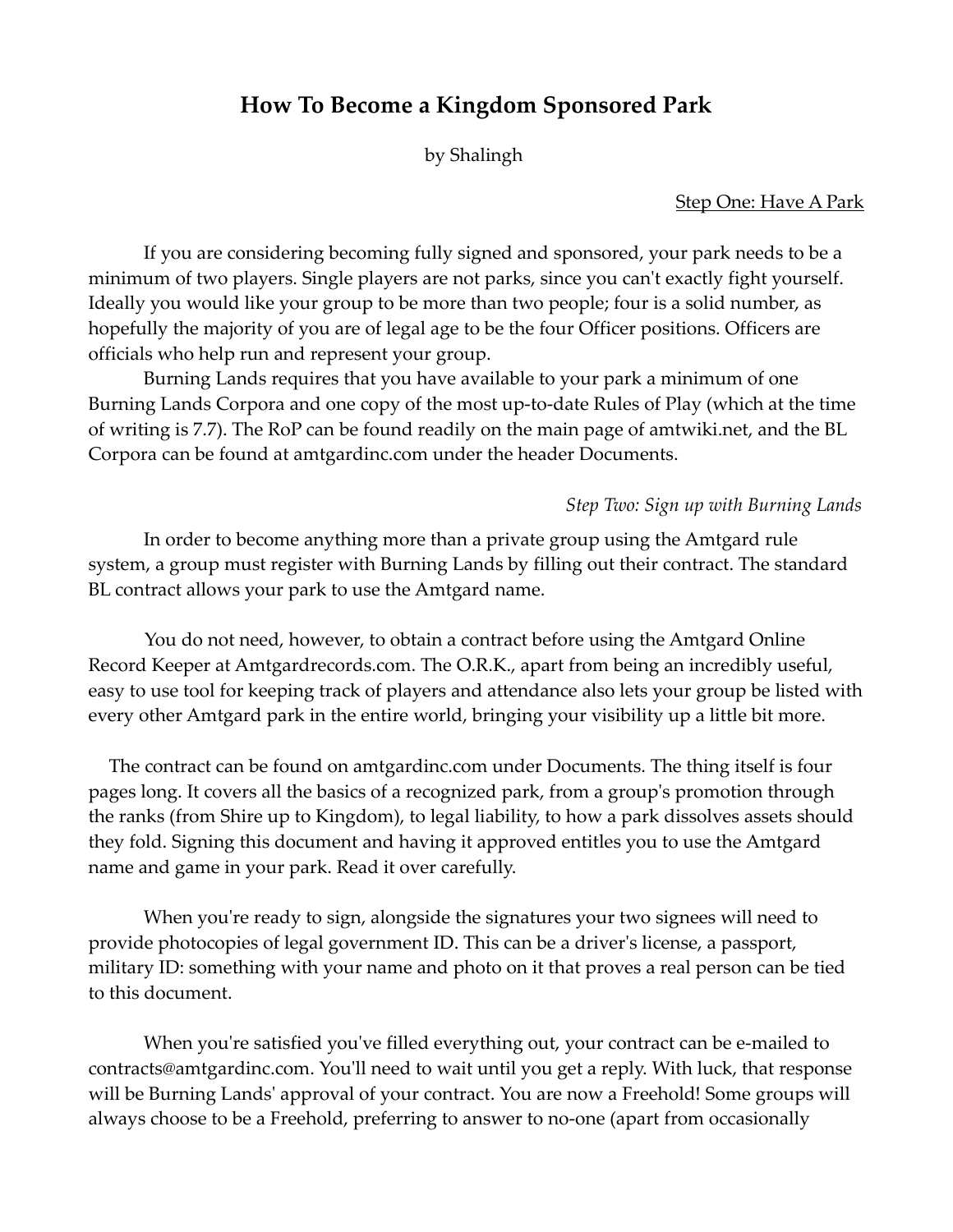Burning Lands) and to have complete autonomy. But, since you're taking a look at this document, you're obviously considering becoming more involved in the Kingdoms of Amtgard.

#### Step Three: Contact the Kingdom you wish to join.

When it comes down to Kingdom sponsorship, it's all down to location. The Kingdom you should be petitioning is the one with a Kingdom Proper (the group that obtained Kingdom status, and that the Kingdom is named for) and sub-groups closest to you. If you play in Texas, it doesn't necessarily make sense for you to join a Kingdom in Washington. A Kingdom supports those groups under it; a Amtgard good Kingdom is a community whose members work together to achieve small and large goals and works to develop an inter-group rapport.

If all that sounds great but you'd like to join a different Kingdom, perhaps one that's just a little further away, you're going to need permission from your "default" Kingdom. This requires getting a hold of someone in that Kingdom in order to contact the Kingdom Monarchy and/or BoD. The Default Kingdom needs to give you permission before you can join another. Most Kingdoms have websites or forums that you will be able to find contact information on; the ORK may as well. Explain in your contact message why you feel this other Kingdom is a better fit for you in terms of location, goals, or players. The ORK's Atlas function can tell you where each Kingdom proper is. As of December 2011, these are the static Kingdom Centers:

> Burning Lands – El Paso, TX Crystal Groves - Hagerstown, MD Dragonspine - Las Cruces, NM Emerald Hills - Dallas/Ft. Worth, TX Goldenvale - Nashua, NH Iron Mountains - Denver, CO Rising Winds – Indianapolis, IN Tal Dragore – St. Louis, MO

These are the broader Kingdom centers, (as listed on the Amtwiki) in most cases where the group the Kingdom was named after no longer exists:

> Blackspire - Oregon, Washington State, and parts of Idaho. Celestial Kingdom - Central Texas including San Antonio and Austin. Desert Winds – Utah, Nevada, and Wyoming. Golden Plains - West Texas and eastern New Mexico. Neverwinter - Florida and southern Georgia. Wetlands - Eastern Texas including Houston.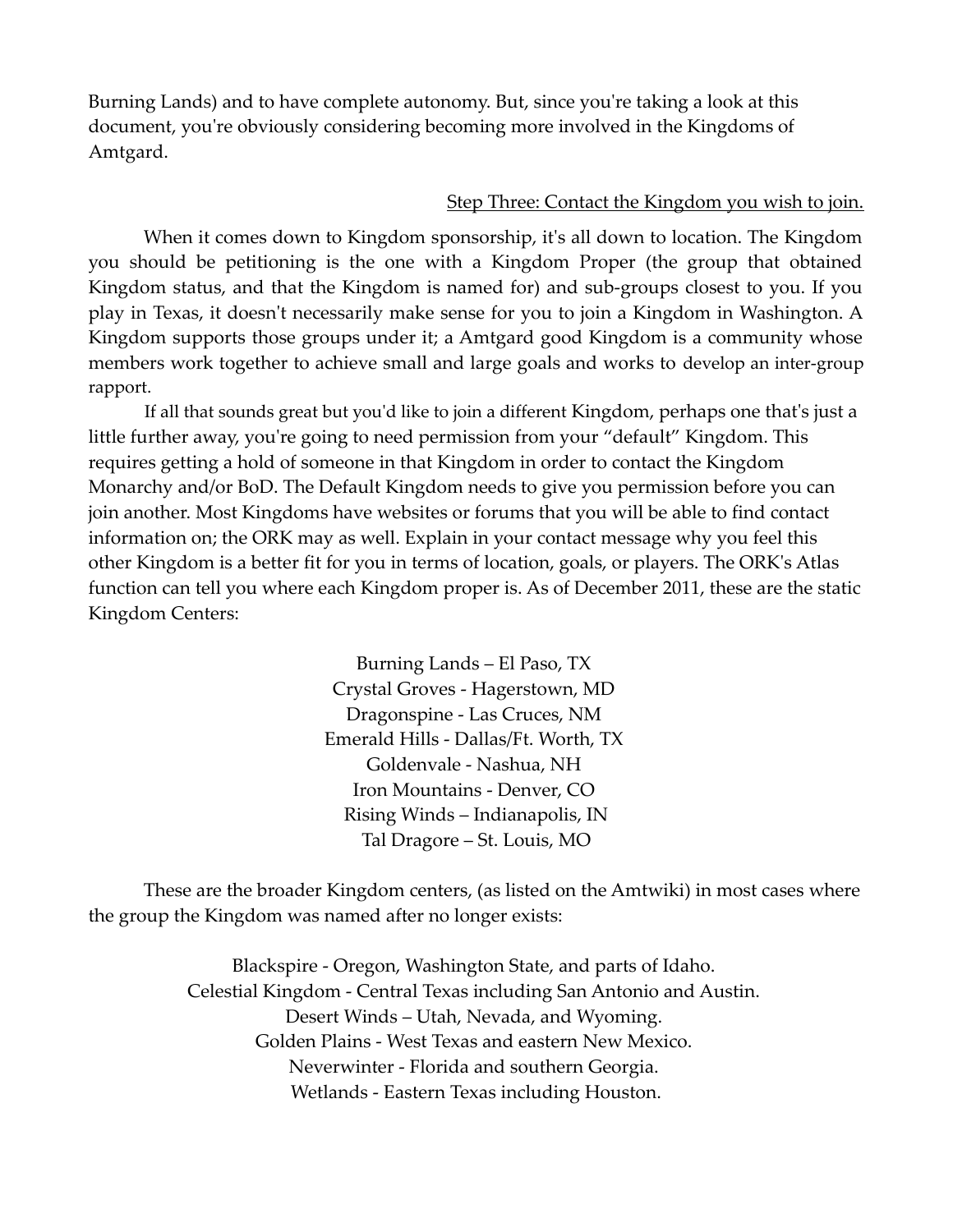This, again, requires getting a hold of someone in that Kingdom Monarchy and/or BoD. Good places to look for that information are the Kingdom's amtwiki.net entry, the ORK Atlas, or that Kingdom's website. Let that Kingdom know why you feel you are suited to be one of their groups! Each Kingdom may have other terms or documents you will need to agree to before you join. A great way to convince a Kingdom of your excellence is to actually attend one of their events. Show up, show yourselves off, and get to know as many people as you can. This is just as useful for you as it will be for the Kingdom who wants to get to know you better.

With communication, paperwork and some luck, you can be well on your way to enjoying all that Amtgard can offer your park and your players.

*You may be wondering...*

## *What does an Officer do?*

The Monarch is the head of the group, often acts as the public face of the group. The Champion is in charge of running fields and handling safety issues. The Regent handles the Arts and Sciences: any sewing or other crafting your members do. The Chancellor keeps track of your members, credits, waivers and treasury.

[For more position duties, take a look at the Burning Lands Corpora.]

# *What is a Freehold in regards to group rankings?*

The title "Freehold" shows that you have become a part of the Amtgard groups under Burning Lands, but are not sponsored by a Kingdom. As a Freehold, your group can not obtain the group title of anything other than Freehold, including Kingdom, and cannot give awards past their second level. No Masterhoods or Knighthoods, either.

# *Why become a Sponsored Group?*

Sponsorship by a Kingdom is the only way for you as players and your group as a park to increase in rank. It's also one of the better ways to have attention brought to your group; if other Amtgarders know you exist, they can recommend you to people in your area looking to play. But beyond that, Amtgard is a community, and in each group there are people who can help you learn new skills and make more connections.